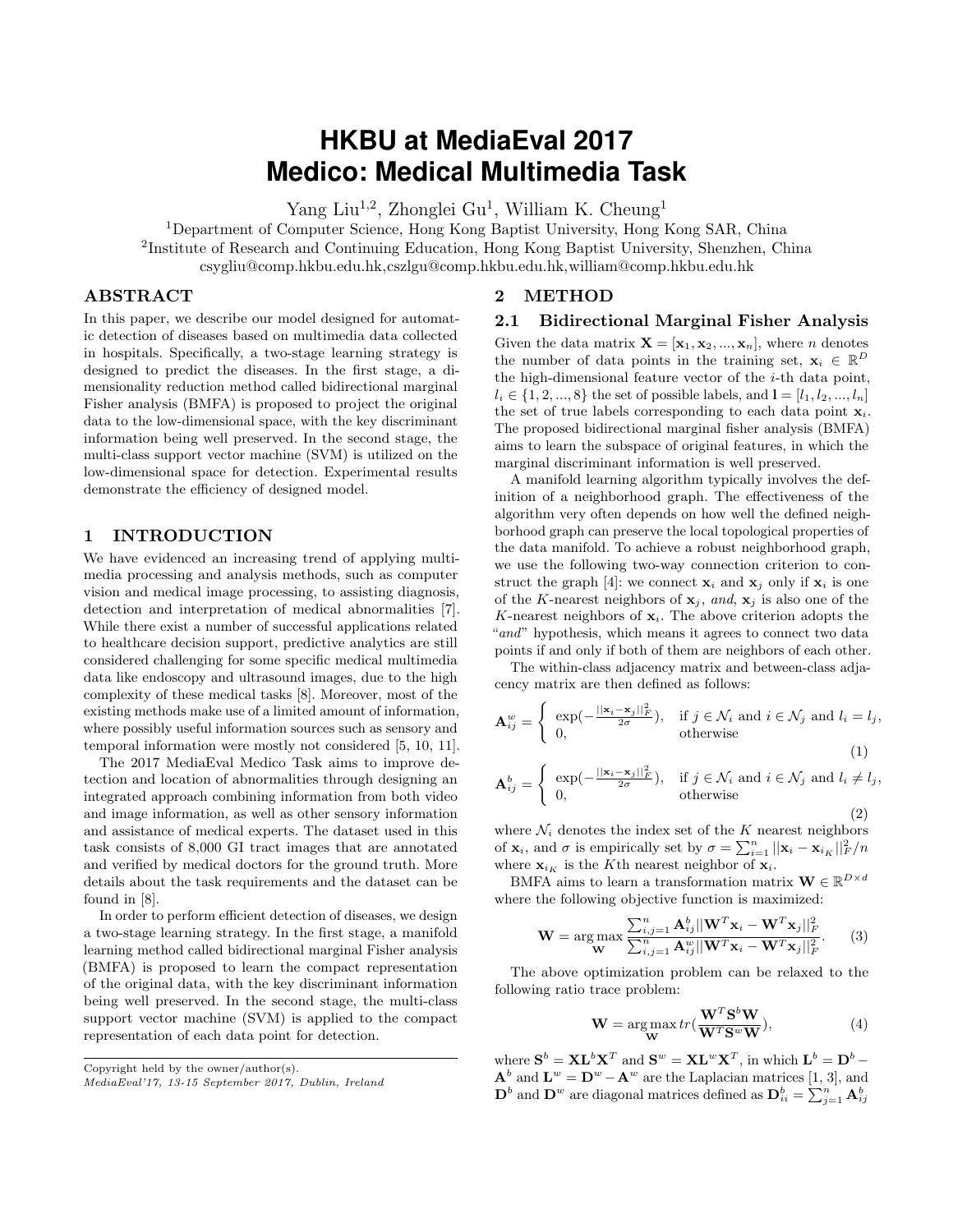|                         | Recall | Specificity | Precision | Accuracy | $_{\rm F1}$ | MCC    | $R_k$ statistic |
|-------------------------|--------|-------------|-----------|----------|-------------|--------|-----------------|
| Run 1 for both subtasks | 0.6975 | 0.9568      | 0.6975    | 0.9244   | 0.6975      | 0.6543 | 0.6571          |
| Run 2 for both subtasks | 0.7028 | 0.9575      | 0.7028    | 0.9257   | 0.7028      | 0.6603 | 0.6626          |
| Run 3 for both subtasks | 0.6890 | 0.9556      | 0.6890    | 0.9223   | 0.6890      | 0.6446 | 0.6453          |
| Run 4 for both subtasks | 0.6988 | 0.9570      | 0.6988    | 0.9247   | 0.6988      | 0.6557 | 0.6585          |
| Run 5 for both subtasks | 0.6918 | 0.9560      | 0.6918    | 0.9229   | 0.6918      | 0.6477 | 0.6483          |

<span id="page-1-0"></span>Table 1: Official evaluation results (provided by the organizers) of the proposed model on the Kvasir dataset.

and  $\mathbf{D}_{ii}^w = \sum_{j=1}^n \mathbf{A}_{ij}^w$   $(i = 1, ..., n)$ . The optimization problem in Eq. [\(4\)](#page-0-0) could be solved by generalized eigen-decomposition.

For each high-dimensional data point  $x_i$ , we can obtain its low-dimensional representation by  $y_i = \mathbf{W}^T \mathbf{x}_i$ .

## 2.2 Support Vector Classification

To predict diseases, we apply the multi-class support vector machine (SVM) to the low-dimensional representation of each data point. Specifically, we employ the one-against-all strategy for the multi-class classification and use the  $\nu$ -SVM [\[9\]](#page-2-8) on each class.

### 3 RESULTS

In this section, we report the experimental settings and the evaluation results. The Kvasir Dataset is used to evaluate the performance of the proposed model [\[6\]](#page-2-9). The size of the training set is 4, 000 (500 for each of the eight classes) and the dimension of the original feature space is 1, 185. We employ the same setting on both the detection subtask and the efficient detection subtask (i.e., the 5 runs of the detection subtask and those of the efficient detection subtask are identical). Specifically:

- ∙ For Run 1 of both subtasks, we randomly select 1, 000 data samples (125 for each class) for training, and project the original data to the 8-dimensional subspace via BMFA;
- ∙ For Run 2 of both subtasks, we randomly select 1, 000 data samples for training, and project the original data to the 9-dimensional subspace via BMFA;
- ∙ For Run 3 of both subtasks, we randomly select 800 data samples (100 for each class) for training, and project the original data to the 9-dimensional subspace via BMFA;
- ∙ For Run 4 of both subtasks, we randomly select 1, 000 data samples for training, and project the original data to the 7-dimensional subspace via BMFA;
- ∙ For Run 5 of both subtasks, we randomly select 800 data samples for training, and project the original data to the 7-dimensional subspace via BMFA.

In the following step, we use the LIBSVM toolbox for classification  $[2]$ . The  $\nu$ -SVC with linear kernel is selected, and the parameters are set as  $\nu = 0.2$  and  $cost = 1$ .

Table [1](#page-1-0) shows the official evaluation results (provided by the task organizers) of the proposed model on the Kvasir dataset. From the table, we can see that the proposed model performs well, given the task is a multi-class classification

<span id="page-1-1"></span>

Figure 1: Contribution of each individual feature.

with only a portion of the available data being utilized for training. This indicates that the learned subspace is able to capture the discriminant information of the dataset. Moreover, by reducing the original data to a very low-dimensional subspace, the learning process becomes more efficient.

In addition to the overall performance, we analyze the contribution of each dimension in the original feature space. The contribution of the  $i$ -th dimension is defined as Contribution<sub>i</sub> =  $\sum_j \lambda_j |w_{ij}|$ , where  $\lambda_j$  denotes the j-th eigenvalue,  $w_{ij}$  denotes the  $(i, j)$ -th element of **W**, and  $|\cdot|$  denotes the absolute value operator. From Figure [1](#page-1-1) we can see that the edge histogram and auto color correlogram features contribute more than the others, which indicates their importance in medical image classification.

### 4 CONCLUSION

This paper described the model designed for disease detection based on multimedia data. A novel dimensionality reduction algorithm dubbed bidirectional marginal Fisher analysis (BM-FA) was presented to extract the discriminant information from the original feature space. After that, SVM was applied to the low-dimensional subspace for multi-class classification. Experimental results on the Kvasir dataset validated the effectiveness and efficiency of the proposed model.

#### ACKNOWLEDGMENTS

This work was supported in part by the National Natural Science Foundation of China under Grant 61503317, and in part by the Faculty Research Grant of Hong Kong Baptist University (HKBU) under Project FRG2/16-17/032.